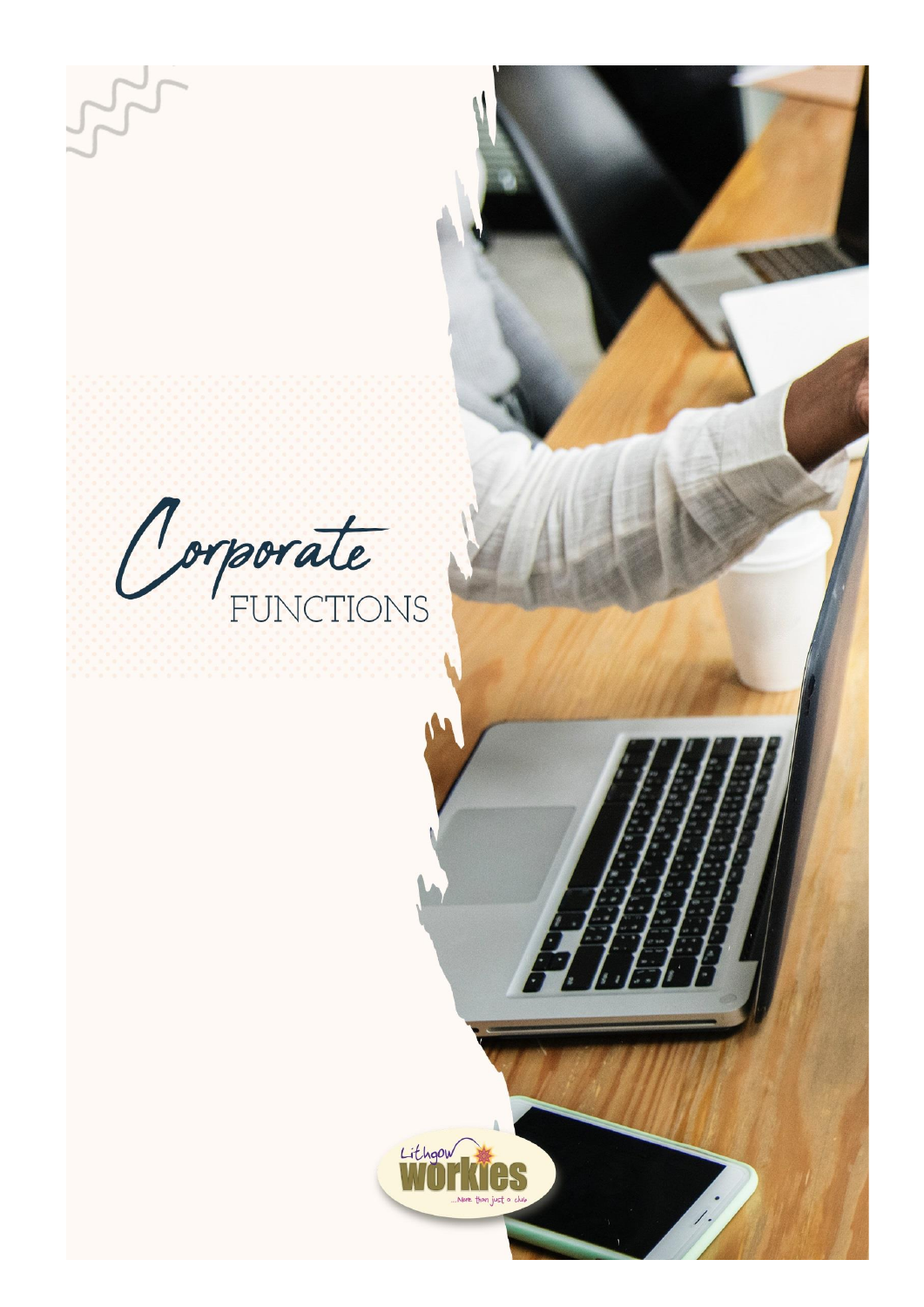# Corporate Function Package 2019

Welcome to the Lithgow Workies, we will endeavour to take care of all of your business requirements. Our Culinary Team and Function Facilities will exceed your expectations and provide you with a high quality and professional function.

Organisation is our business, so let us help organise your conference, meeting or event. Whether you are planning a seminar, meeting or gathering, our rooms can be set up to suit all of your needs.

A dedicated Events Coordinator will assist with all aspects of your event, from planning through to execution; leaving you free to achieve your events goals. Here at the Workies we offer 5 Conference Rooms where all your needs can be taken care of by our friendly and experienced Staff.

#### Room Hire

#### We offer 5 Function Rooms

ShowRoom 1/2 \$160.00 per day ShowRoom \$260.00 per day Millennium Room \$160.00 per day Tuscan Room \$160.00 per day Waratah Room (1 or 2)  $$80.00 \text{ per day}$ Waratah Room (1 & 2)  $\qquad \qquad$  \$120.00 per day Wattle Room  $\sim$  860.00 per day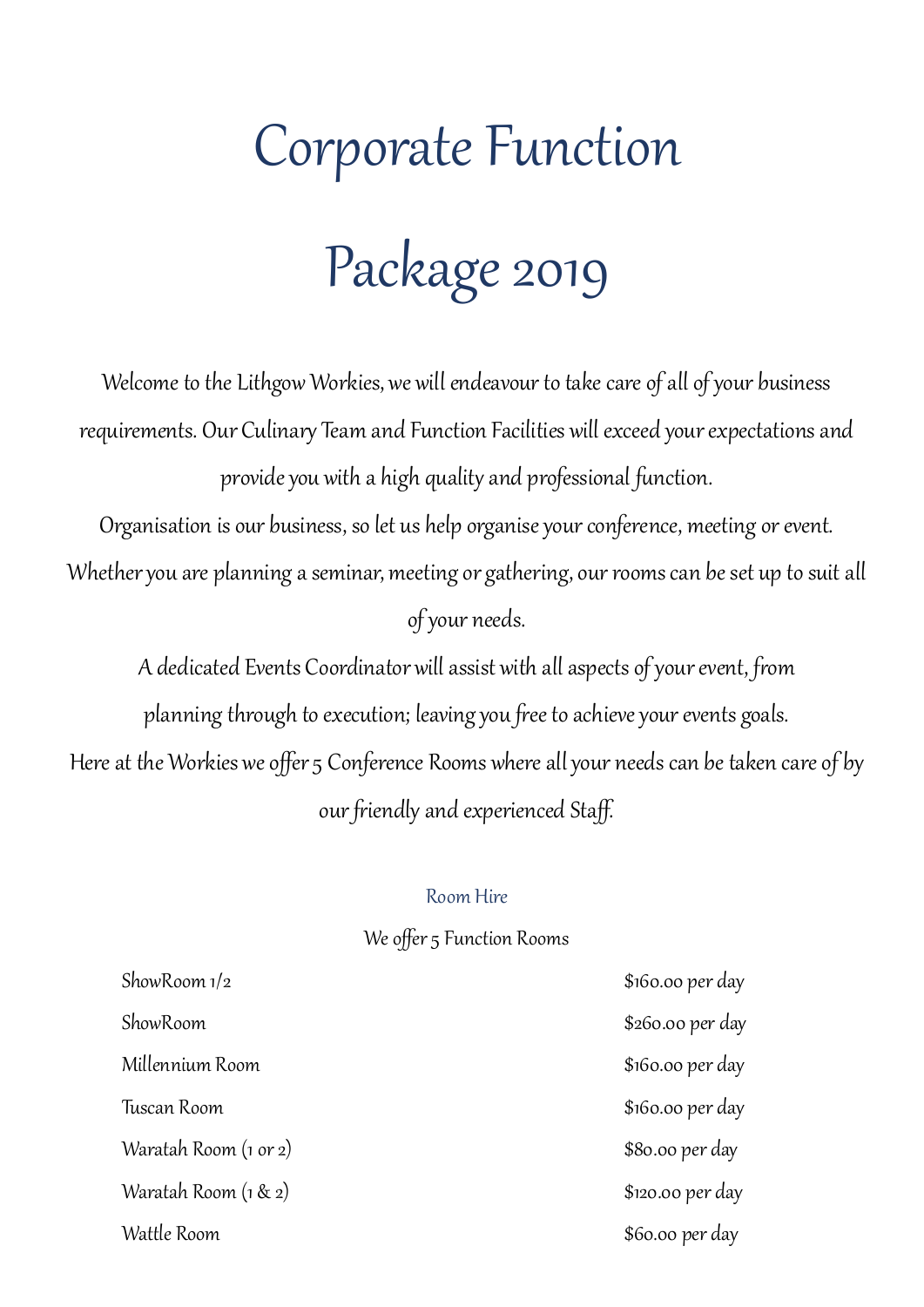## Inclusions

Room Hire charges are inclusive of the following; Dedicated Function Coordinator Iced Water & Mints Data Projector & Screen Standard Sound Equipment TV/Video/DVD Lectern & Microphone Data Table White Board

Wi-Fi

Background Music (if required)

# Flexible Room Formations

The Function rooms at the Lithgow Workies offer maximum flexibility with a minimum of fuss. We have no hesitation in setting up rooms to meet your individual needs.

|                       | Theatre Style | Horse Shoe      | Class Room Style | Tables & Chairs | Boardroom Style |
|-----------------------|---------------|-----------------|------------------|-----------------|-----------------|
| ShowRoom $1/2$        | 70            | $20\,$          |                  | 80              | 20              |
| ShowRoom              | 300           | 40              | 50               | 170             | 40              |
| Millennium Room       | 200           | 40              | 50               | 170             | 40              |
| Tuscan Room           | 100           | 30              | 40               | 90              | $25\,$          |
| Waratah Room (1 or 2) | 25            | 12              | 10 <sup>°</sup>  | $20\,$          | 12              |
| Waratah Room (1 & 2)  | 40            | $20\,$          | 25               | 50              | 20              |
| Wattle Room           | 12            | 10 <sup>°</sup> |                  |                 | 15              |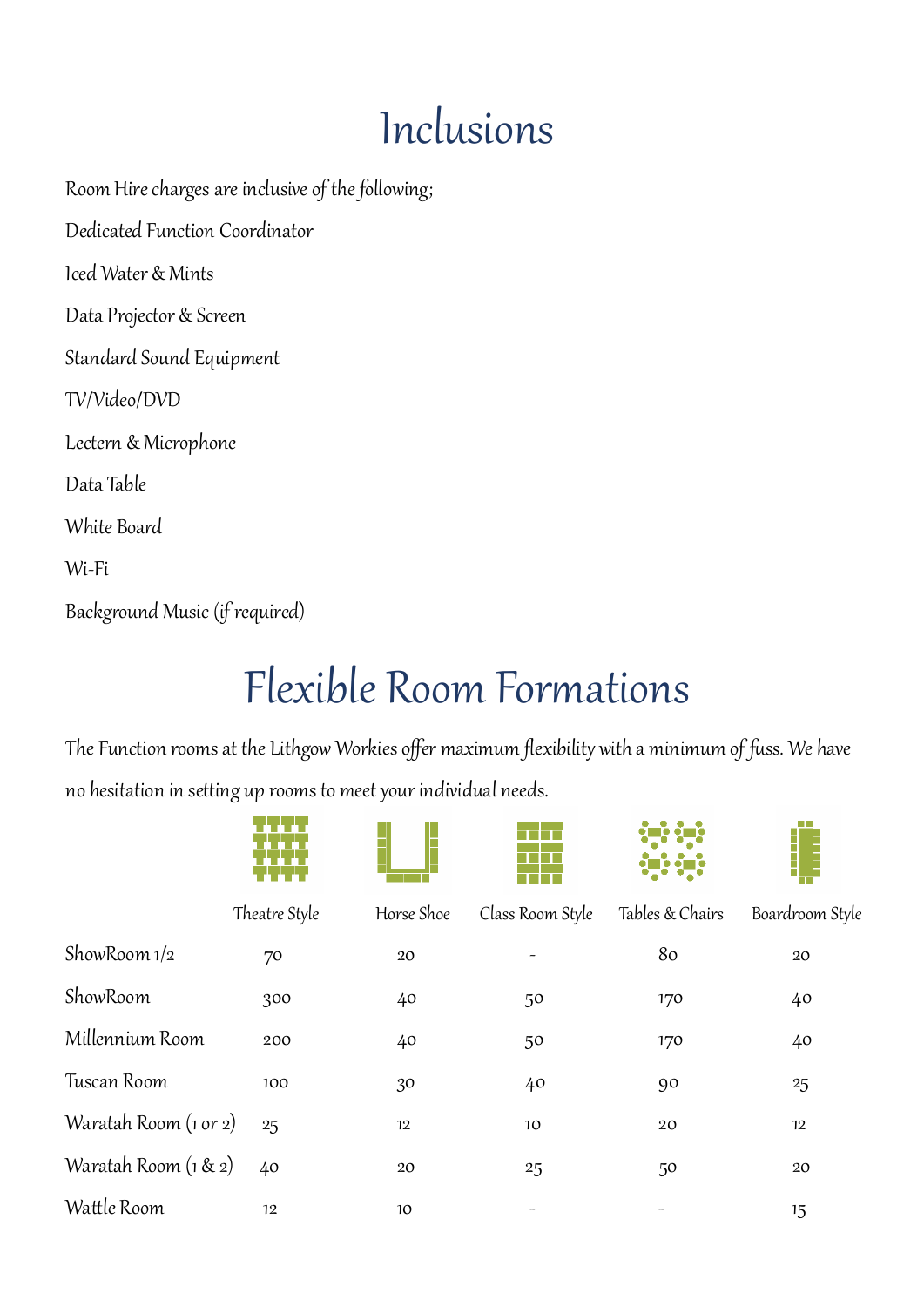### Accommodation

Award Winning 4 Star Accommodation right in the heart of Lithgow.

We welcome you and your guests to come and enjoy our beautifully appointed accommodation in our adjoining Motel.

Our Club Motel has been designed to ensure you and your guests can retreat to a relaxing environment only minutes away from your function. We offer a range of modern and affordable accommodation that can sleep up to 5 guests. You can rest assure that your stay in Lithgow will be memorable.

> \*Luxurious King Beds \*Air-Conditioning \*Free Wi-Fi \*Free Foxtel \*Flat Screen TV \*On-site Parking \*Tea & Coffee facilities \*Charge back facilities from Club to Room \*Separate Bathroom \*Accessible Rooms available

> > Special Offers

\*Special Accommodation rates for group bookings for your group. Please discuss these with our Events Coordinator who will arrange pricing based on your needs.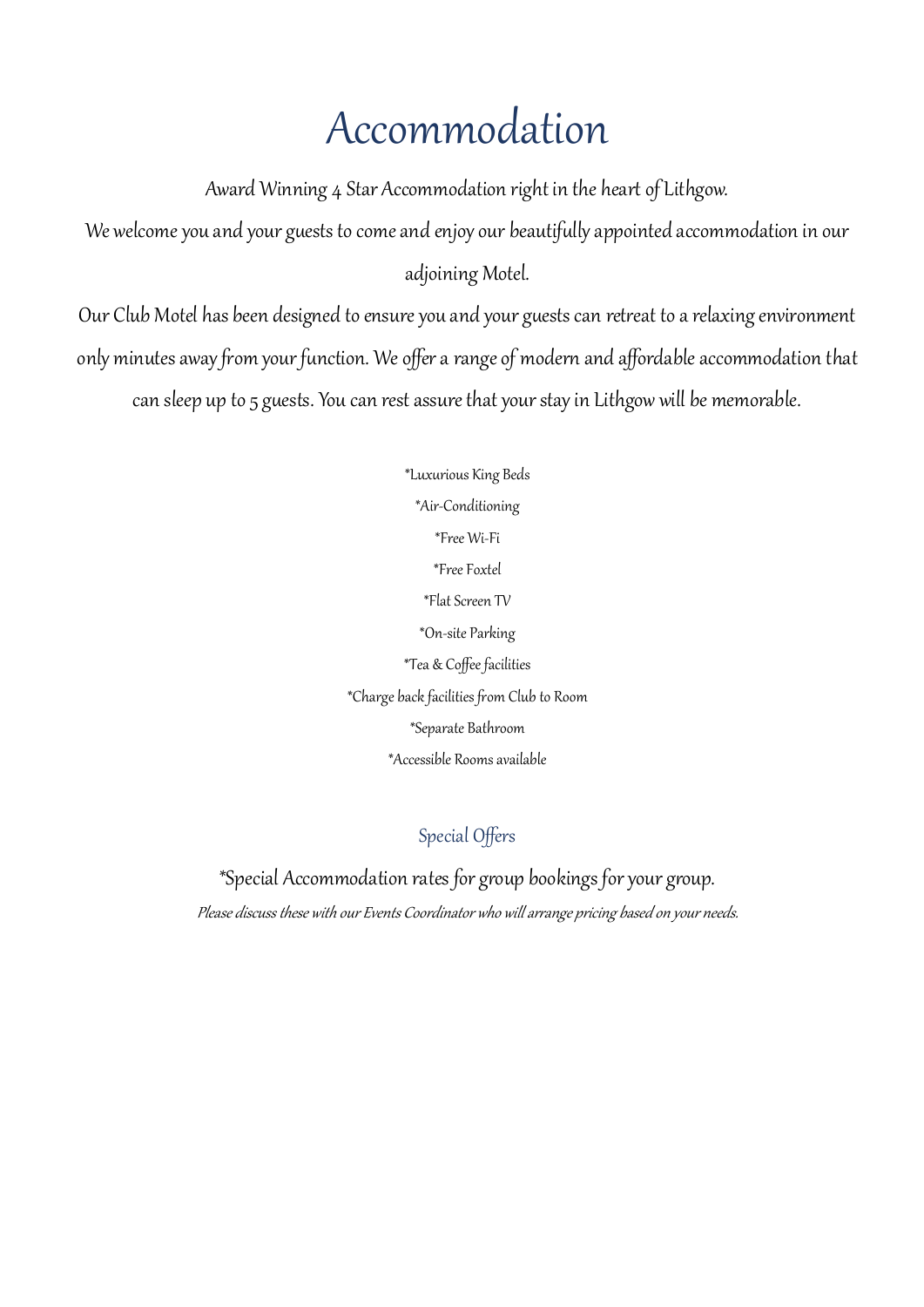### Event Information

#### Cancellations

Cancellations must be made directly through the Events Coordinator or Head Chef and not through any other staff member. Failure to cancel within 14 days time will result in your account being charged.

#### Final Numbers

An approximate number of guests attending your function is required upon booking your event. Numbers must be confirmed and are finalised 21 days prior to your event.

#### Prices

All prices are valid 1<sup>st</sup> April 2019 — 31<sup>st</sup> March 2020. Every endeavour will be made to maintain prices printed, however, these are subject to alteration without notice. All prices are inclusive of GST.

#### Catering Details

We offer a very comprehensive choice of menus. Vegetarian, Vegan & Allergy Free dishes or individual preferences can be catered for (if notified in advance). Our Events Coordinatorand Head Chef are more than happy to discuss menu options with you.

All menus have minimum number but small numbers can be catered for at an extra charge per head. If you have any further enquiries please contact our Chef.

#### Bar Facilities

All beverages can be charged on a consumption basis and you are more than welcome to establish a bar account with set limits and conditions if desirable. Our staff will adhere to your conditions and can advise you of the account balance throughout the evening.

Our Events Coordinator can assist with your beverage requirements from our very extensive beverage list and we can even offer beverage packages to keep things simple.